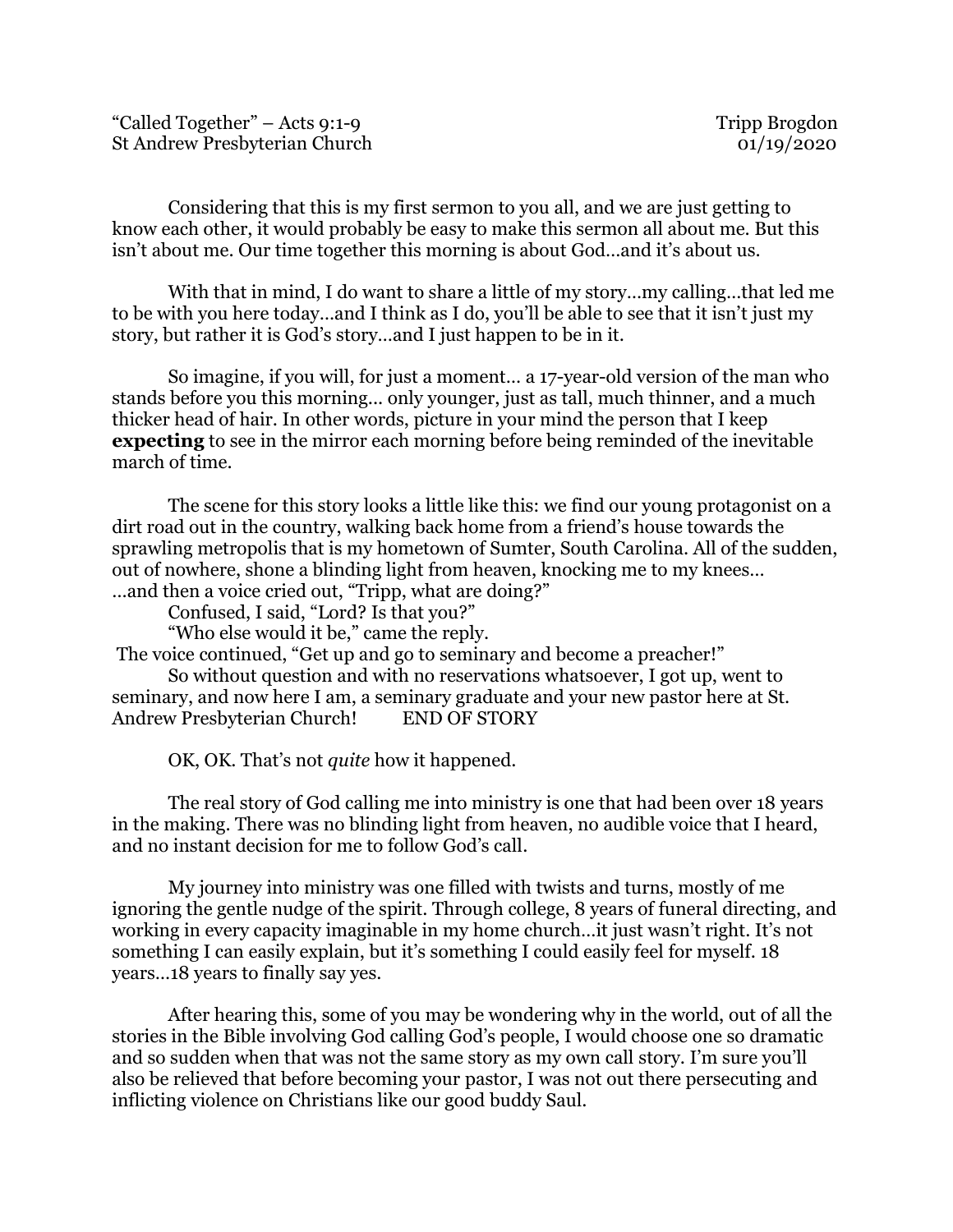So yes, this story is markedly different than my own…and rightfully so most of the attention in this story gets placed on this theatrical scene of God blinding Saul with a bright light.

But it is my sense that the key to this story in Acts lies, not only with Saul, but with Saul's two companions that are so often overlooked when we recall this story. Verses 7 & 8 say, "The men who were traveling with him stood speechless because they heard the voice but saw no one. Saul got up from the ground, and though his eyes were open, he could see nothing…so they led him by the hand and brought him to Damascus."

Not only did Saul's companions hear God calling Saul, but they took him by the hand and led him to his destination. They actively took part in helping him fulfill God's call when he was not capable of doing it himself.

This resonates deeply with me because of the many incredible people in my life that took **me** by the hand and led **me** when I needed it over the past 18 years of indecision.

- When I pushed aside thoughts of going to seminary...I would get a friendly reminder.
- When I didn't have the courage to take the step…I was given grace.
- When I ignored God's nudging…they provided me direction.

Whether those saints know it or not, they played an integral role in my call story…or rather I should say **OUR** call story.

Just as Saul could not have fulfilled God's calling on his own…without his companions, the same could be said for me concerning the community of those around me.

Saul's story, as we know though, doesn't end once they reach Damascus. We are then introduced to a new character, who received his own call from God. The rest of the story is as follows from verses 10-19 of Acts, chapter 9.

"Now there was a disciple in Damascus named Ananias. The Lord said to him in a vision, "Ananias." He answered, "Here I am, Lord." The Lord said to him, "Get up and go to the street called Straight, and at the house of Judas look for a man of Tarsus named Saul. At this moment he is praying, and he has seen in a vision a man named Ananias come in and lay his hands on him so that he might regain his sight." But Ananias answered, "Lord, I have heard from many about this man, how much evil he has done to your saints in Jerusalem; and here he has authority from the chief priests to bind all who invoke your name." But the Lord said to him, "Go, for he is an instrument whom I have chosen to bring my name before Gentiles and kings and before the people of Israel; I myself will show him how much he must suffer for the sake of my name." So Ananias went and entered the house.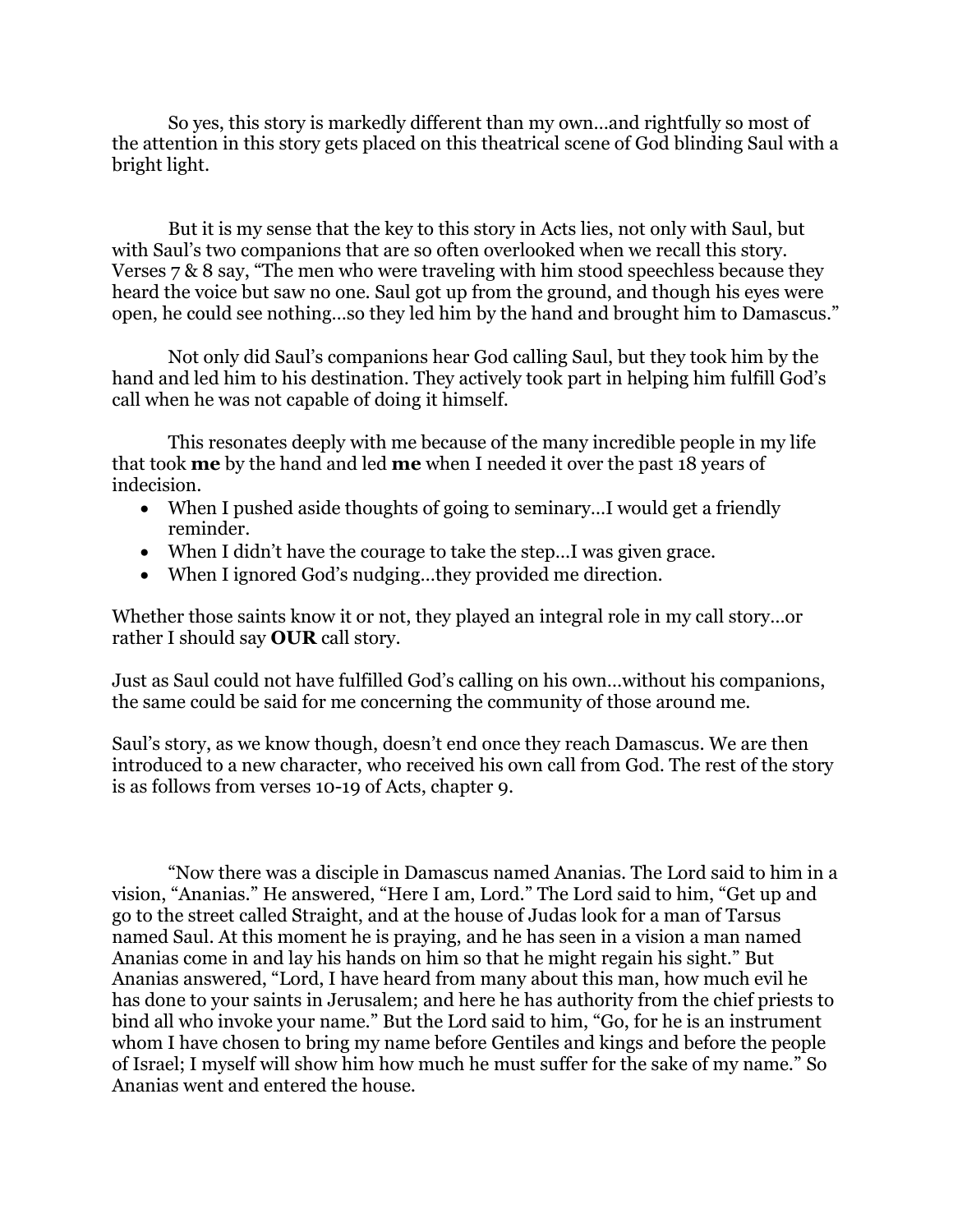He laid his hands on Saul and said, "Brother Saul, the Lord Jesus, who appeared to you on your way here, has sent me so that you may regain your sight and be filled with the Holy Spirit." And immediately something like scales fell from his eyes, and his sight was restored. Then he got up and was baptized, and after taking some food, he regained his strength."

So now we see Ananias, a disciple in Damascus, being called by God to lay hands on Saul, of whom Ananias is well aware, and, is, for good reason, very hesitant to help. Even knowing Saul's past crimes, Ananias is faithful, goes to the house where Saul is staying, and lays hands on him as the Lord called him to do. Immediately, scales were dropped from Saul's eyes and he could see again.

And Saul, as we know, becomes Paul and goes on to become one of the most crucial voices of our Christian faith.

In these twenty verses, which many Bibles like to label as "Saul's Conversion," we find that Saul's story is not just his story. It's the story of several people, all being faithful to God's calling.

For Saul's conversion to be complete, he needed several things.

- 1. He needed God's call…
- 2. He needed his companions to lead him to Damascus when he couldn't get there on his own….
- 3. He needed God to call Ananias…and needed Ananias to faithfully respond to God's call so he could regain his sight.

Their stories were interwoven together. They had been called individually…and yet, more importantly, they had been called together. Without each other, the story would be incomplete.

I think the same holds true for us today. Each one of us here this morning has been called by God, that I have no doubt. The beauty of it is that while each of us is trying to work through God's call for us individually, God is working on something bigger…something that involves all of our stories, yours and mine, being woven together in a larger story: one of a community who has the courage to follow God's call to be faithful disciples in the world.

I was blessed a few years ago to spend two weeks visiting South Korea as a part of my studies at Columbia Theological Seminary. A group of seven students and two professors made the trip, and we were exposed to the most faithful people you could ever imagine. We met with many local faith leaders, who demonstrated unparalleled courage and convictions in their callings.

One of those pastors was Rev. Yoo, who started the International Mongolia School for poor children of Mongolian migrant workers in Seoul. He worked tirelessly to build this school so that every child that walked through the door would be shown love and mercy and compassion and receive a proper education…all for free. As we listened to his story, he told us that in the middle of construction of the school, his overexertion